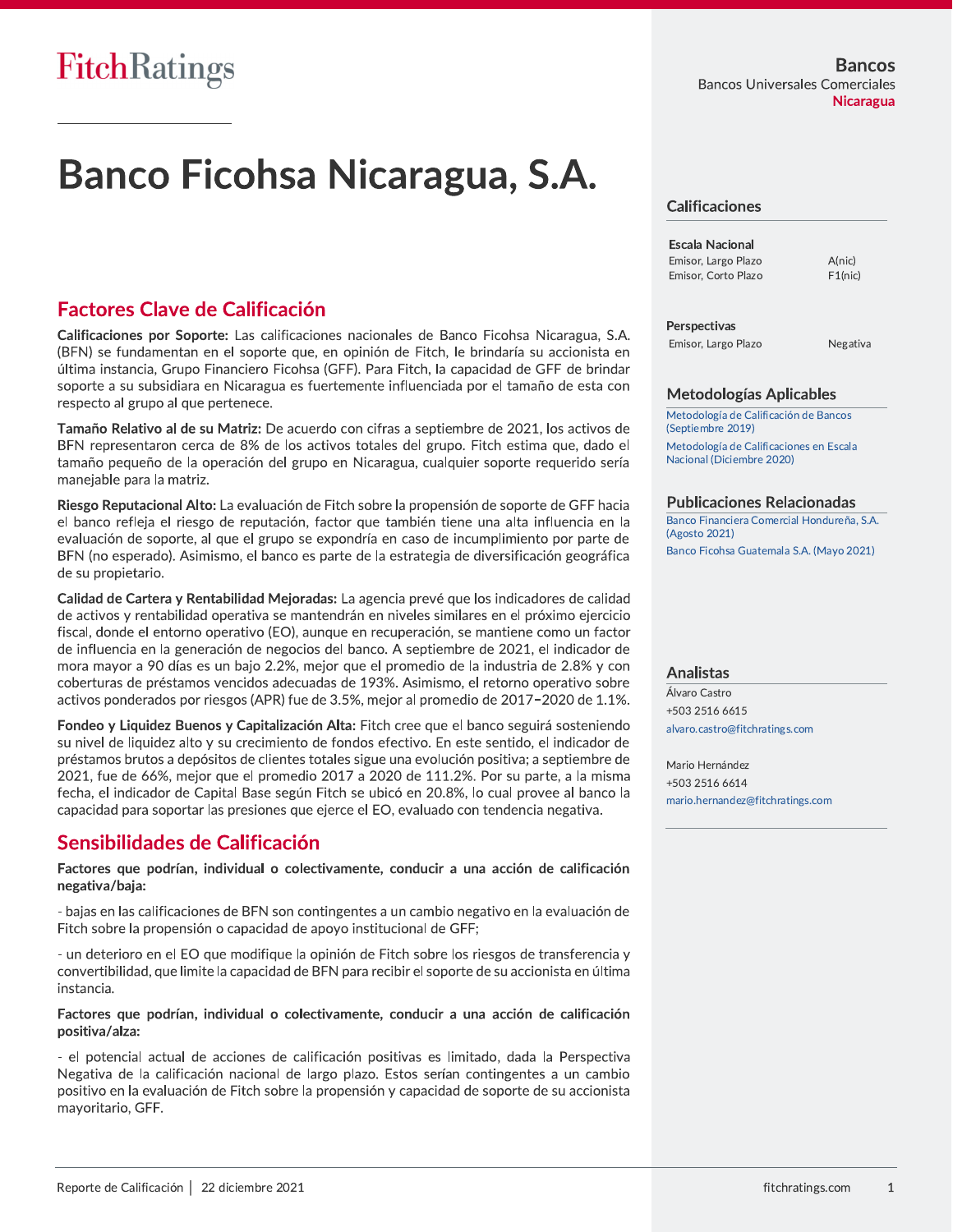#### **Calificaciones de Emisor**

| Tipo de Calificación    | Calificación |
|-------------------------|--------------|
| Nacional de Largo Plazo | A(nic)       |
| Nacional de Corto Plazo | F1(nic)      |
| Fuente: Fitch Ratings   |              |

La Perspectiva Negativa de las calificaciones refleja la opinión de Fitch sobre el potencial de reducción en la capacidad del soporte por parte de su propietario, GFF, debido al deterioro potencial de su principal subsidiaria, Banco Financiera Comercial Hondureña, S.A., basada en Honduras y cuya calificación tiene Perspectiva Negativa.

## **Soporte Institucional**

Las calificaciones nacionales de BFN se fundamentan en el soporte que, en opinión de Fitch, le brindaría su accionista en última instancia, GFF. Para Fitch, la capacidad de GFF para brindar soporte a su subsidiara en Nicaragua es fuertemente influenciada por el tamaño de esta con respecto al grupo al que pertenece.

El desempeño intrínseco, si bien no tiene incidencia directa en las calificaciones, influye moderadamente en la opinión de Fitch sobre la propensión de soporte que GFF pueda tener hacia BFN.

## **Cambios Relevantes**

La evaluación de Fitch del EO bancario nicaragüense mantiene una tendencia negativa, influenciada por la pequeña economía del país, su diversificación relativamente limitada y su débil gobernabilidad. Pero, la agencia cree que la actividad económica seguirá siendo levemente positiva.

Fitch espera que el PIB real de Nicaragua crezca 5.2% en 2021, luego de tres años de contracción económica, mostrando un rápido repunte de lo peor de la pandemia de coronavirus en el 2T20. Fitch espera que los indicadores macroeconómicos sigan señalando el repunte económico y la subsecuente tasa de crecimiento del PIB real que, aunque baja, seguirá siendo positiva durante 2023 y 2024 (2.45% en promedio).

A octubre de 2021, el sistema bancario mantiene índices de liquidez y capitalización adecuados, mientras que el volumen de negocio general y la rentabilidad siguen siendo bajos, aunque con mejores perspectivas de crecimiento que en 2020, lo que arroió una contracción bruta de la cartera crediticia del -3%. A octubre de 2021, los bancos calificados han mostrado un crecimiento crediticio en el rango del -2% a 4.3% hasta la fecha, lo que refleja las perspectivas económicas y los perfiles de riesgo, que siguen siendo prudentes. Fitch espera cifras de crecimiento positivas para todos en 2022.

## Resumen de la Compañía y Factores de Evaluación Cualitativa

#### **Perfil de Negocios**

Fitch opina que el perfil de negocios de BFN presenta una franquicia resiliente que le ha permitido mantener participación de mercado suficientes para continuar generando ingresos a lo largo del ciclo económico. Su modelo de negocio de banca universal con oferta amplia de productos y servicios, con inclinación a la banca minorista está bien definido. También, se beneficia de su pertenencia a un grupo financiero regional en expansión, donde se considera una inversión de largo plazo.

Fitch opina que la estructura administrativa y de gobernanza del banco son aptas para manejar el desarrollo de la operación y prevé estabilidad en esta en el mediano plazo. Favorablemente, el gobierno corporativo incorpora ejecutivos y lineamientos de su matriz y una proporción alta de directores independientes. Por su parte, la estrategia tiene es bien definida y con objetivos alcanzables. La ejecución de esta ha mostrado efectividad, aunque no está exenta de las presiones que el entorno pueda presentarle.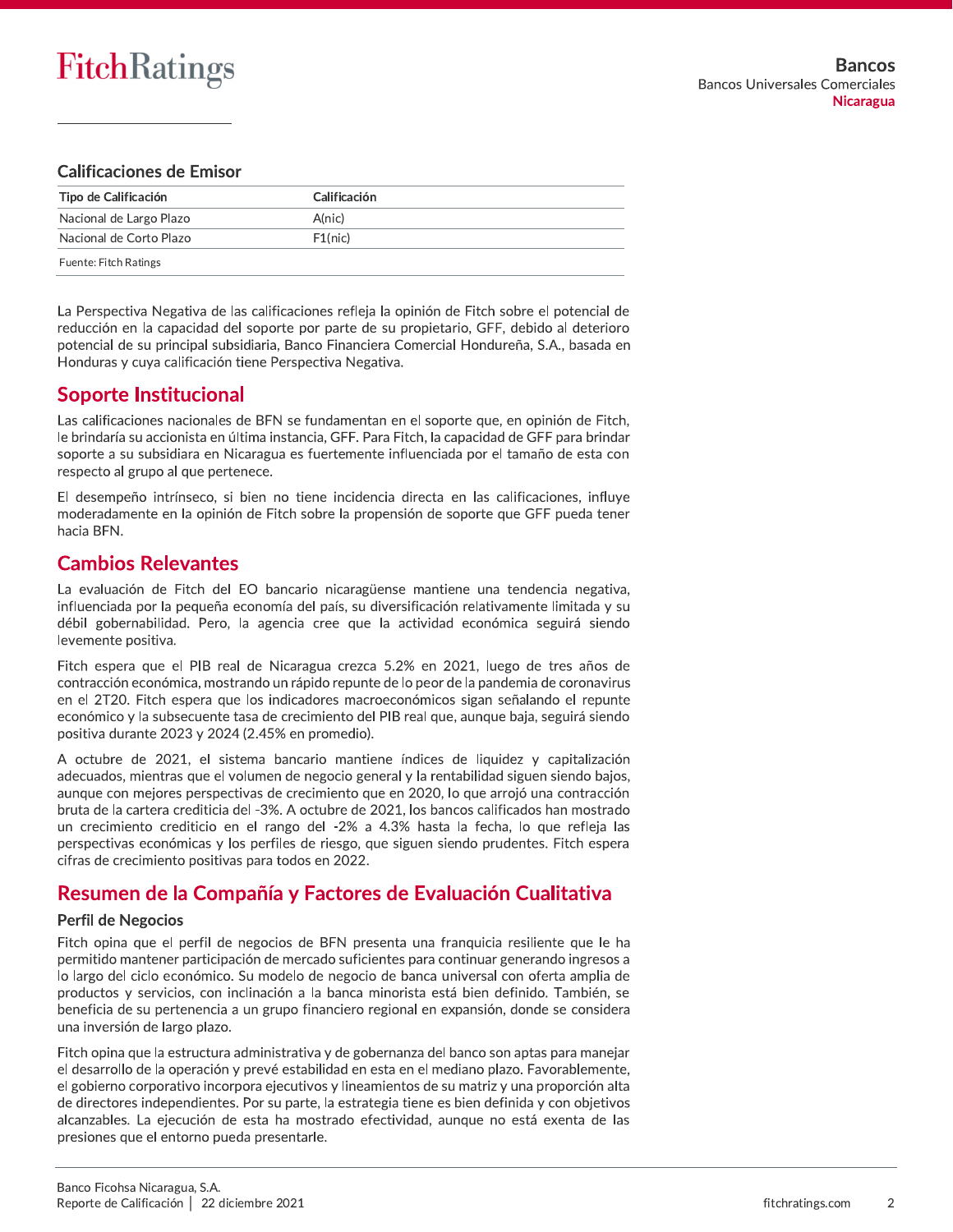

#### Perfil de Riesgo

Fitch opina que el perfil de riesgo del banco es conservador, evidenciado en su prospección de clientes de mejor perfil. Los controles de riesgo se mantienen en línea con lo requerido por su matriz al mismo tiempo que el crecimiento es prudente. Favorablemente, Ficohsa actualiza sus políticas periódicamente. Durante el último semestre, ha actualizado sus políticas, adecuándolas al ambiente económico de Nicaragua, procurando mantener su volumen de negocios en los segmentos objetivos.

A septiembre de 2021, el volumen de negocios del banco mostró un crecimiento por encima de sus pares y la industria en general de 2.5% después de haber crecido 2.3% en 2020, siempre arriba del promedio. Al tercer trimestre, la industria creció solamente 2.1% y decreció -3% en 2020. Por su parte, el balance de Ficohsa creció 9.7% al mismo período, mientras que la industria completa 5.7%. La agencia opina que este crecimiento arriba de la media, característico del banco, se mantendrá en el futuro previsible.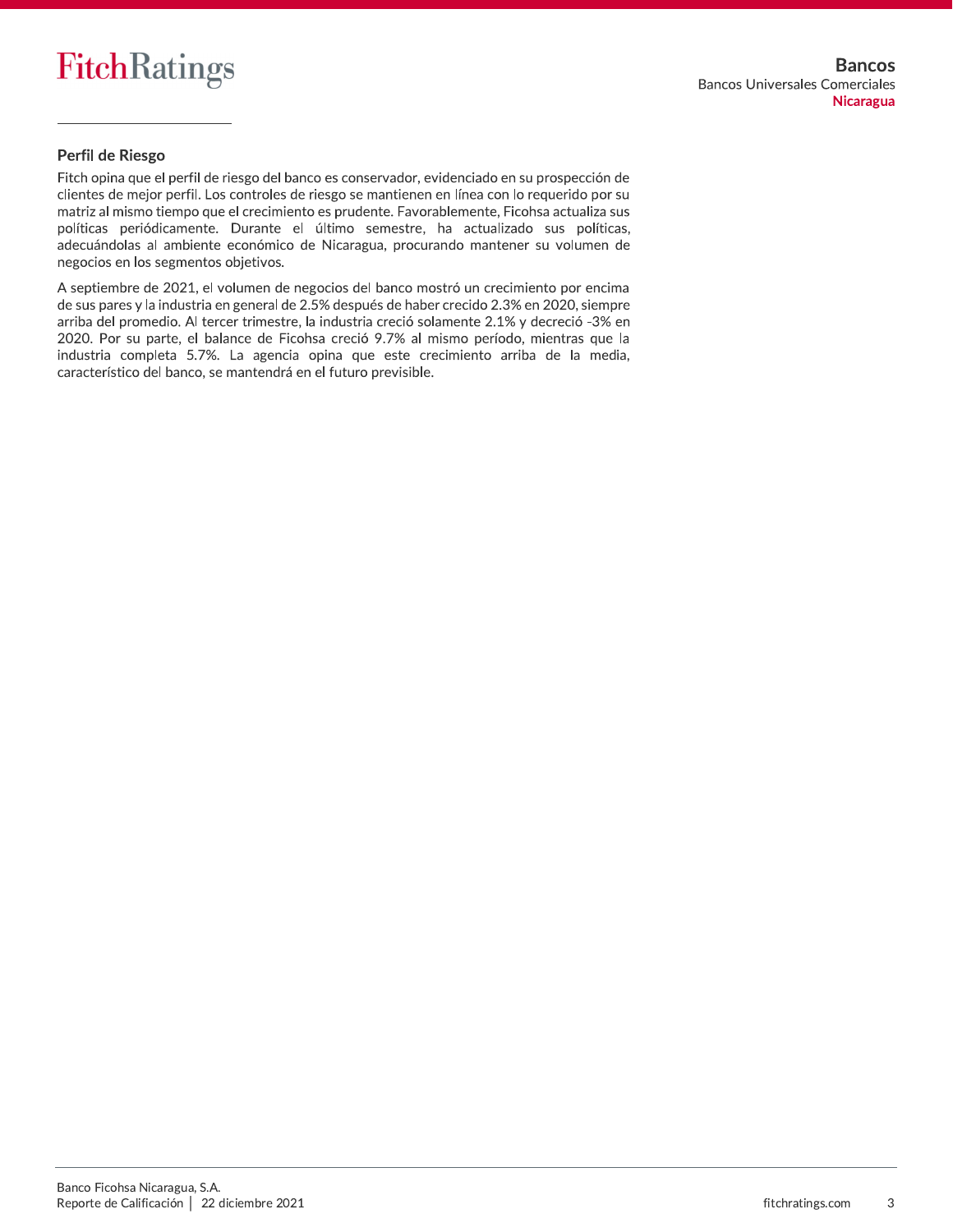#### Resumen de Información Financiera e Indicadores Clave

|                                              | 3T21         | 3T21                   | 2020                   | 2019                   | 2018                | 2017                 |
|----------------------------------------------|--------------|------------------------|------------------------|------------------------|---------------------|----------------------|
|                                              | USD millones | NIO miles              | NIO miles              | NIO miles              | NIO miles           | NIO miles            |
| Resumen del Estado de Resultados             |              |                        |                        |                        |                     |                      |
| Ingreso Neto por Intereses y Dividendos      | 25.0         | 882,991.0              | 997,973.8              | 958,409.0              | 1,302,855.9         | 1,328,963.5          |
| Comisiones y Honorarios Netos                | 0.3          | 9,607.9                | 7,083.1                | 1,064.9                | 407,950.5           | 329,606.9            |
| Otros Ingresos Operativos                    | 6.7          | 235,773.5              | 311,397.9              | 370,370.1              | 77,274.2            | 76,051.8             |
| Ingreso Operativo Total                      | 31.9         | 1,128,372.4            | 1,316,454.8            | 1,329,844.0            | 1,788,080.6         | 1,734,622.2          |
| Gastos Operativos                            | 18.4         | 651,182.2              | 749,728.9              | 728,658.7              | 994,750.8           | 1,139,098.1          |
| Utilidad Operativa antes de Provisiones      | 13.5         | 477,190.2              | 566,725.9              | 601,185.3              | 793,329.8           | 595,524.1            |
| Cargo por Provisiones para Préstamos y Otros | 6.3          | 222,301.1              | 492.082.5              | 516,059.5              | 690,854.2           | 359,678.1            |
| Utilidad Operativa                           | 7.2          | 254,889.1              | 74,643.4               | 85,125.8               | 102,475.6           | 235,846.0            |
| Otros Rubros No Operativos (Neto)            | (1.1)        | (37, 870.3)            | (33, 337.4)            | (43, 440.4)            | (32,862.8)          | (27, 335.0)          |
| Impuestos                                    | 1.0          | 34,406.0               | 27,108.9               | 27,539.5               | 26,981.2            | 66,183.1             |
| <b>Utilidad Neta</b>                         | 5.2          | 182,612.8              | 14,197.1               | 14,145.9               | 42,631.6            | 142,327.9            |
| Otro Ingreso Integral                        | n.a          | n.a                    | n.a                    | n.a                    | n.a                 | n.a                  |
| Ingreso Integral según Fitch                 | 5.2          | 182,612.8              | 14,197.1               | 14,145.9               | 42,631.6            | 142,327.9            |
|                                              |              |                        |                        |                        |                     |                      |
| Resumen del Balance General                  |              |                        |                        |                        |                     |                      |
| <b>Activos</b>                               |              |                        |                        |                        |                     |                      |
| Préstamos Brutos                             | 206.4        | 7,294,206.7            | 7,115,787.9            | 6,958,511.5            | 8,669,241.5         | 9,630,408.1          |
| - De los Cuales Están Vencidos               | 4.6          | 161,388.3              | 331,215.4              | 260,310.4              | 198,461.3           | 157,514.7            |
| Reservas para Pérdidas Crediticias           | 8.8          | 311,283.5              | 371,310.1              | 388,172.4              | 435,183.9           | 318,714.0            |
| Préstamos Netos                              | 197.6        | 6,982,923.2            | 6,744,477.8            | 6,570,339.1            | 8,234,057.6         | 9,311,694.1          |
| Préstamos y Operaciones Interbancarias       | 14.0         | 493,630.8              | 486,339.2              | 758,873.9              | 1,059,592.0         | 295,113.8            |
| Derivados                                    | n.a.         | n.a.                   | n.a.                   | n.a.                   | n.a.                | n.a.                 |
| Otros Títulos Valores y Activos Productivos  | 163.6        | 5,781,885.0            | 5,007,609.2            | 2,269,691.3            | 992,675.1           | 1,380,218.4          |
| Total de Activos Productivos                 | 375.1        | 13,258,439.0           | 12,238,426.2           | 9,598,904.3            | 11,233,173.1        | 12,044,134.4         |
| Efectivo y Depósitos en Bancos               | 111.0        | 3,922,539.8            | 3,452,517.5            | 3,107,709.3            | 1,355,046.3         | 1,805,290.2          |
| <b>Otros Activos</b>                         | 29.3         | 1,036,871.4            | 919,351.1              | 1,074,227.9            | 818,485.4           | 585,288.4            |
| Total de Activos                             | 515.4        | 18,217,850.2           | 16,610,294.8           | 13,780,841.5           | 13,406,704.8        | 14,434,713.0         |
|                                              |              |                        |                        |                        |                     |                      |
| Pasivos                                      |              |                        |                        |                        |                     |                      |
| Depósitos de Clientes                        | 312.1        | 11,031,648.0           | 10,228,335.8           | 6,962,914.9            | 5,706,325.5         | 7,813,767.7          |
| Fondeo Interbancario y Otro de Corto Plazo   | 63.4         | 2,240,625.9            | 2,076,572.1            | 1,868,915.3            | 5,263,161.0         | 4,268,268.1          |
| Otro Fondeo de Largo Plazo                   | 54.2         | 1,917,240.3            | 1,974,855.3            | 2,720,950.9            | 337,616.4           | 334,915.0            |
| Obligaciones Negociables y Derivados         | n.a.         | n.a.                   | n.a.                   | n.a.                   | n.a.                | n.a.                 |
| Total de Fondeo                              | 436.6        | 15,431,527.3           | 14,279,763.2           | 11,552,781.1           | 11,307,102.9        | 12,416,950.7         |
| Otros Pasivos                                | 15.7         | 554,909.4              | 430,302.3              | 357,411.9              | 475,350.1           | 436,142.0            |
| Acciones Preferentes y Capital Híbrido       | n.a.         | n.a.                   | n.a.                   | n.a.                   | n.a.                | n.a.                 |
| Total de Patrimonio                          | 63.1         | 2,231,413.5            | 1,900,229.3            | 1,870,648.5            | 1,624,251.8         | 1,581,620.3          |
| Total de Pasivos y Patrimonio                | 515.4        | 18,217,850.2           | 16,610,294.8           | 13,780,841.5           | 13,406,704.8        | 14,434,713.0         |
| Tipo de Cambio                               |              | $USD1 =$<br>NIO34.9949 | $USD1 =$<br>NIO34.8245 | $USD1 =$<br>NIO33.8381 | $USD1 =$<br>NIO32.5 | $USD1 =$<br>NIO30.78 |
|                                              |              |                        |                        |                        |                     |                      |

Fuente: Fitch Ratings, Fitch Solutions y Banco Ficohsa Nicaragua, S.A.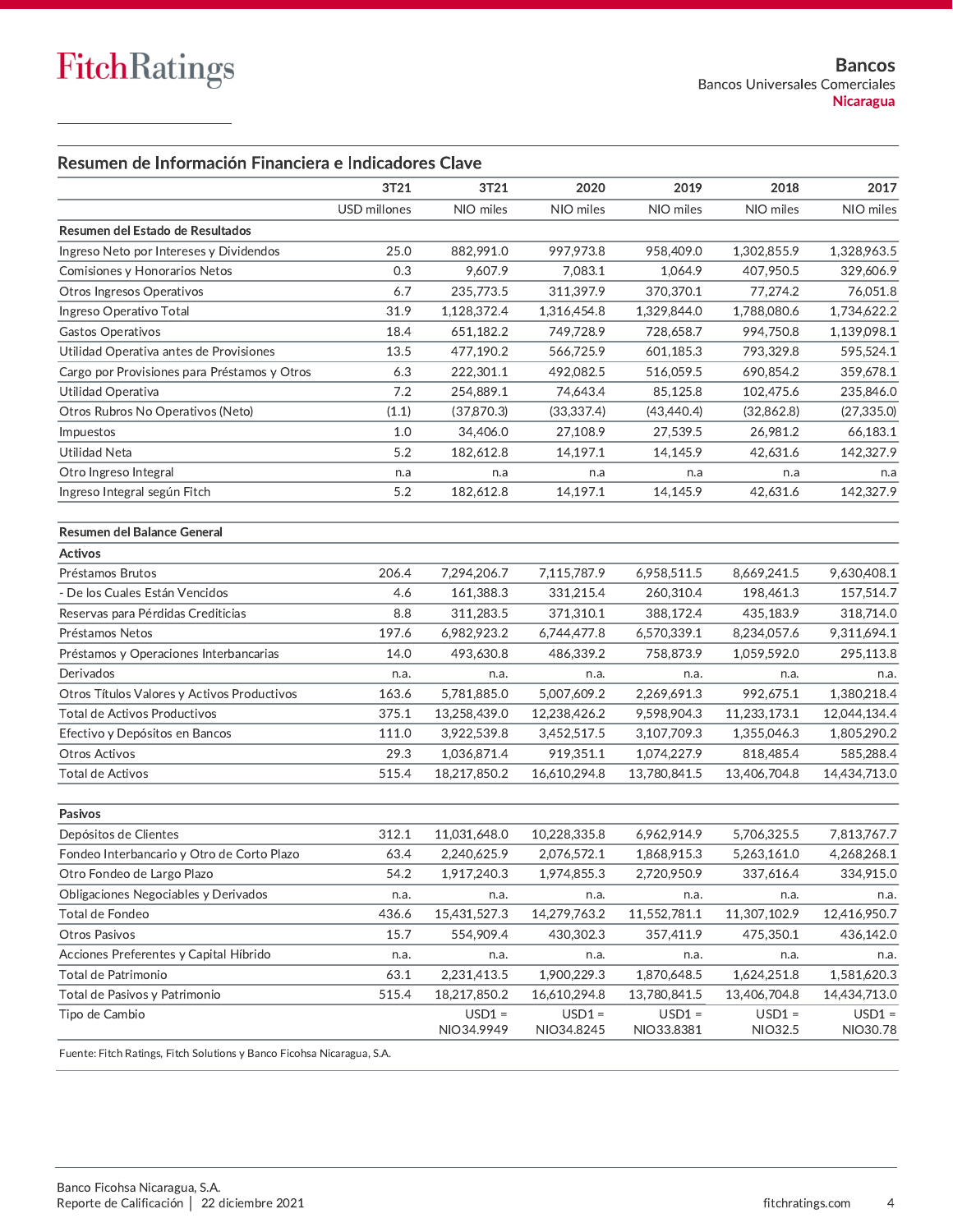#### Resumen de Información Financiera e Indicadores Clave

|                                                                         | 3T 2021 | 2020  | 2019   | 2018   | 2017   |
|-------------------------------------------------------------------------|---------|-------|--------|--------|--------|
| Rentabilidad                                                            |         |       |        |        |        |
| Utilidad Operativa/Activos Ponderados por Riesgo                        | 3.5     | 0.8   | 0.9    | 0.9    | 1.9    |
| Ingreso Neto por Intereses/Activos Productivos<br>Promedio              | 9.0     | 8.9   | 9.7    | 10.9   | 12.9   |
| Gastos No Financieros/Ingresos Brutos                                   | 57.7    | 57.0  | 54.8   | 55.6   | 65.7   |
| Utilidad Neta/Patrimonio Promedio                                       | 11.9    | 0.8   | 0.8    | 2.7    | 9.5    |
| Calidad de Activos                                                      |         |       |        |        |        |
| Indicador de Préstamos Vencidos                                         | 2.2     | 4.7   | 3.7    | 2.3    | 1.6    |
| Crecimiento de Préstamos Brutos                                         | 2.5     | 2.3   | (19.7) | (10.0) | 24.4   |
| Reservas para Pérdidas Crediticias/Préstamos Vencidos                   | 192.9   | 112.1 | 149.1  | 219.3  | 202.3  |
| Gastos por Constitución de Reservas/Préstamos Brutos<br>Promedio        | 4.0     | 7.1   | 7.0    | 7.3    | 4.2    |
| Capitalización                                                          |         |       |        |        |        |
| Indicador de Capital Común Tier 1 (CET 1)                               | n.a     | n.a   | n.a    | n.a    | n.a    |
| Indicador de Capital Común Tier 1 (CET 1)<br>Completamente Implementado | n.a     | n.a   | n.a    | n.a    | n.a    |
| Indicador de Capital Base según Fitch                                   | 20.8    | 18.3  | 18.1   | 10.6   | 11.2   |
| Patrimonio Común Tangible/Activos Tangibles                             | 11.2    | 10.4  | 12.2   | 9.4    | 9.9    |
| Indicador de Apalancamiento de Basilea                                  | n.a     | n.a   | n.a    | n.a    | n.a    |
| Préstamos Vencidos Netos/Capital Común Tier 1                           | n.a     | n.a   | n.a    | n.a    | n.a    |
| Préstamos Vencidos Netos/ Capital Base según Fitch                      | (7.4)   | (2.4) | (7.7)  | (19.3) | (11.5) |
| Fondeo y Liquidez                                                       |         |       |        |        |        |
| Préstamos/Depósitos de Clientes                                         | 66.1    | 69.6  | 99.9   | 151.9  | 123.3  |
| Indicador de Cobertura de Liquidez                                      | n.a     | n.a   | n.a    | n.a    | n.a    |
| Depósitos de Clientes/Fondeo                                            | 71.5    | 71.6  | 60.3   | 50.5   | 62.9   |
| Indicador de Fondeo Estable Neto                                        | n.a     | n.a   | n.a    | n.a    | n.a    |
| n.a. - No aplica.                                                       |         |       |        |        |        |

Fuente: Fitch Ratings, Fitch Solutions y Banco Ficohsa Nicaragua, S.A.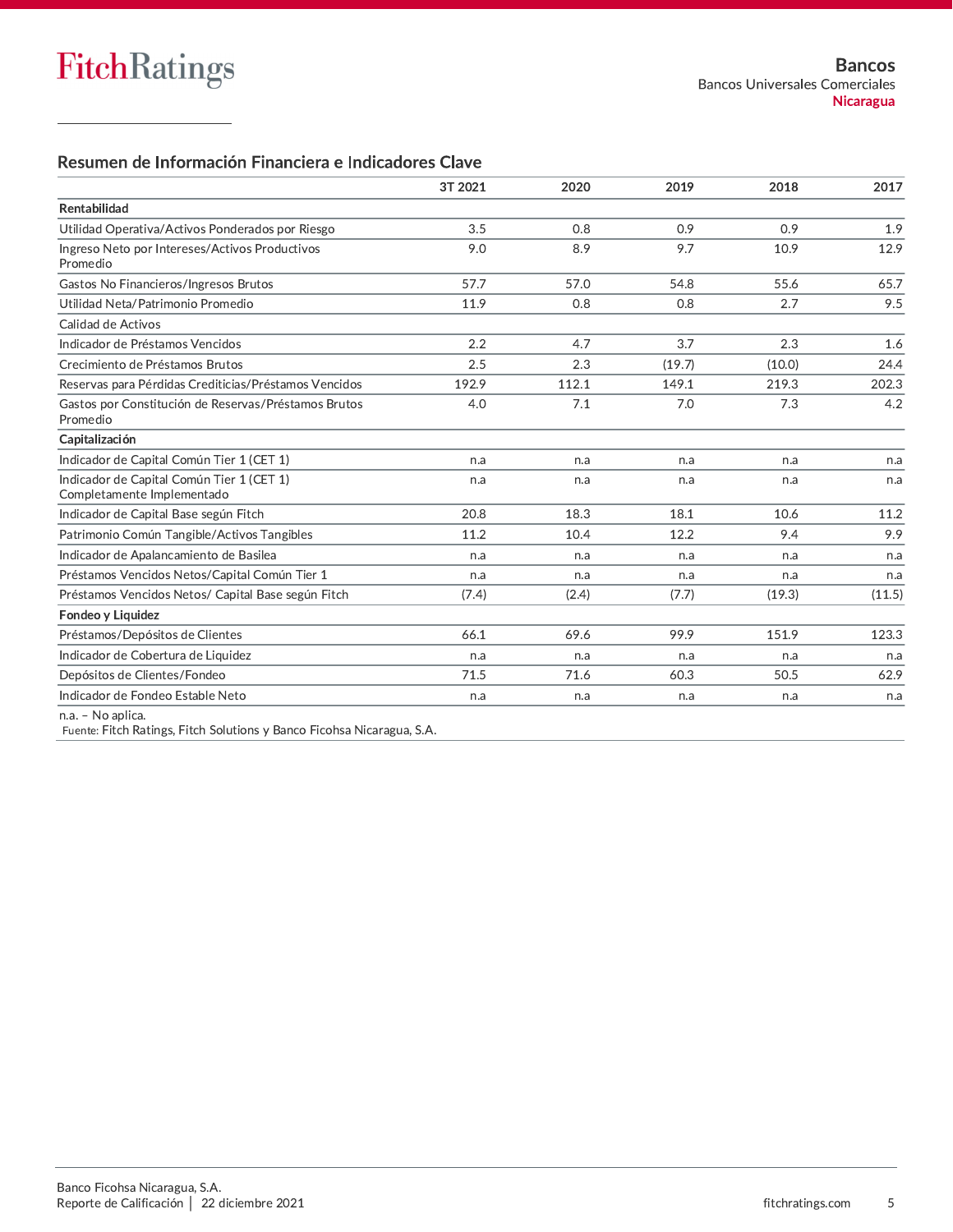## **Indicadores Financieros Clave - Desarrollos Recientes**

#### **Calidad de Activos**

La agencia prevé que los indicadores se mantendrán en niveles similares en el próximo ejercicio fiscal, donde el ambiente operativo, aunque en recuperación, se mantiene como un factor de influencia en los segmentos minoristas y comerciales que prevalecen en la generación de negocios del banco. Fitch opina que Ficohsa registra una calidad de activos mejorada a lo largo del año, producto sus políticas y controles de riesgos moderados y la buena prospección de clientes.

A septiembre de 2021, el indicador de mora mayor a 90 días fue de un baio 2.2%, mejor al promedio de la industria de 2.8% y con coberturas de vencidos adecuadas de 193%, cercanas al promedio de la industria de 207%. Por otro parte, la agencia observa que el promedio de créditos reestructurados es de 11%, alto pero menor al 12% de la industria y producto del entorno afectado por varias razones desde 2018.

Al 3T21, las garantías reales se mantienen en 33% con respecto al total de la cartera bruta desde 29% de la cartera bruta a diciembre de 2020. Estas se dividen en 62% prendas hipotecarias, agrarias e industriales y 38% certificados a plazo. Similar a otros bancos, en banca comercial, Ficohsa se concentra en los sectores "ganadores" por la pandemia. Por su parte, las concentraciones por deudor son altas, de 32% de la cartera bruta total o 1.1x el Capital Base según Fitch. Todos son deudores comerciales y la mayoría, de buena calidad.

El portafolio de inversiones del banco representa 32% del total de activos, con una concentración en títulos con garantía soberana y con propósitos de liquidez y cumplimientos regulatorios. La proporción se mantiene en relación al ejercicio 2020 después de la estrategia deliberada de incrementar liquidez ante la pandemia.

#### **Ganancias y Rentabilidad**

Fitch prevé que Ficohsa mantendrá los indicadores de rentabilidad altos en el corto a mediano plazo, similares a los de septiembre de 2021. La rentabilidad se ha beneficiado de un menor gasto en provisiones, producto de mejores colocaciones mientras mantiene un control bueno sobre el gasto operativo y un rendimiento adecuado de las líneas de negocio. A septiembre de 2021, el retorno operativo sobre APR fue de 3.5%, mejor al promedio 2017-2020 de 1.1%. También, el retorno neto sobre activos totales promedio fue de 1.4% mientras que el retorno neto sobre patrimonio fue de 11.9%, mejores a su historia reciente, pero con una brecha en relación con el ROA promedio de la banca de 1.6% y mejor que el ROE promedio de 10.2%, respectivamente.

El retorno operativo sobre APR se sostiene en un MIN bueno de 9%, superior al promedio de la banca, a pesar de un costo financiero más alto que el promedio, pero que, dada la captación de fondos a la vista efectiva del banco, ha tendido a bajar. Por su parte, la reducción del gasto por provisiones, aunque aún considerado alto en comparación con el sistema, se ha reducido materialmente a 47% desde un promedio 2017-2020 de 80% con respecto a los ingresos antes de dichos gastos. (septiembre 2021 industria: 26%).

El banco mantiene sus gastos operativos controlados, registrando una proporción de 58% de estos a ingresos brutos, en línea con la industria. Común al resto de la banca mundial, el uso incrementado de canales electrónicos y banca móvil ha contribuido en cierta medida a mantener los costos de acuerdo a las expectativas de la administración.

#### Capitalización y Apalancamiento

Fitch opina que la capitalización de BFN es buena ante los riesgos asumidos por el banco y para soportar pérdidas potenciales. A septiembre de 2021, el Capital Base según Fitch fue de 20.8%, superior al promedio 2017 a 2020 de 14.6%.

Fitch estima que, en caso de ser necesario, el banco podría beneficiarse del soporte de GFF en forma de capital fresco, por lo que el patrimonio del banco se mantendría. A septiembre de 2021, BFN no ha recibido aportes de capital durante la crisis actual, aunque su casa matriz muestra un compromiso fuerte con su filial de proveer soporte en caso de requerirlo, mismo que podría ser limitado por temas relacionados al riesgo país. Su última inyección de capital fue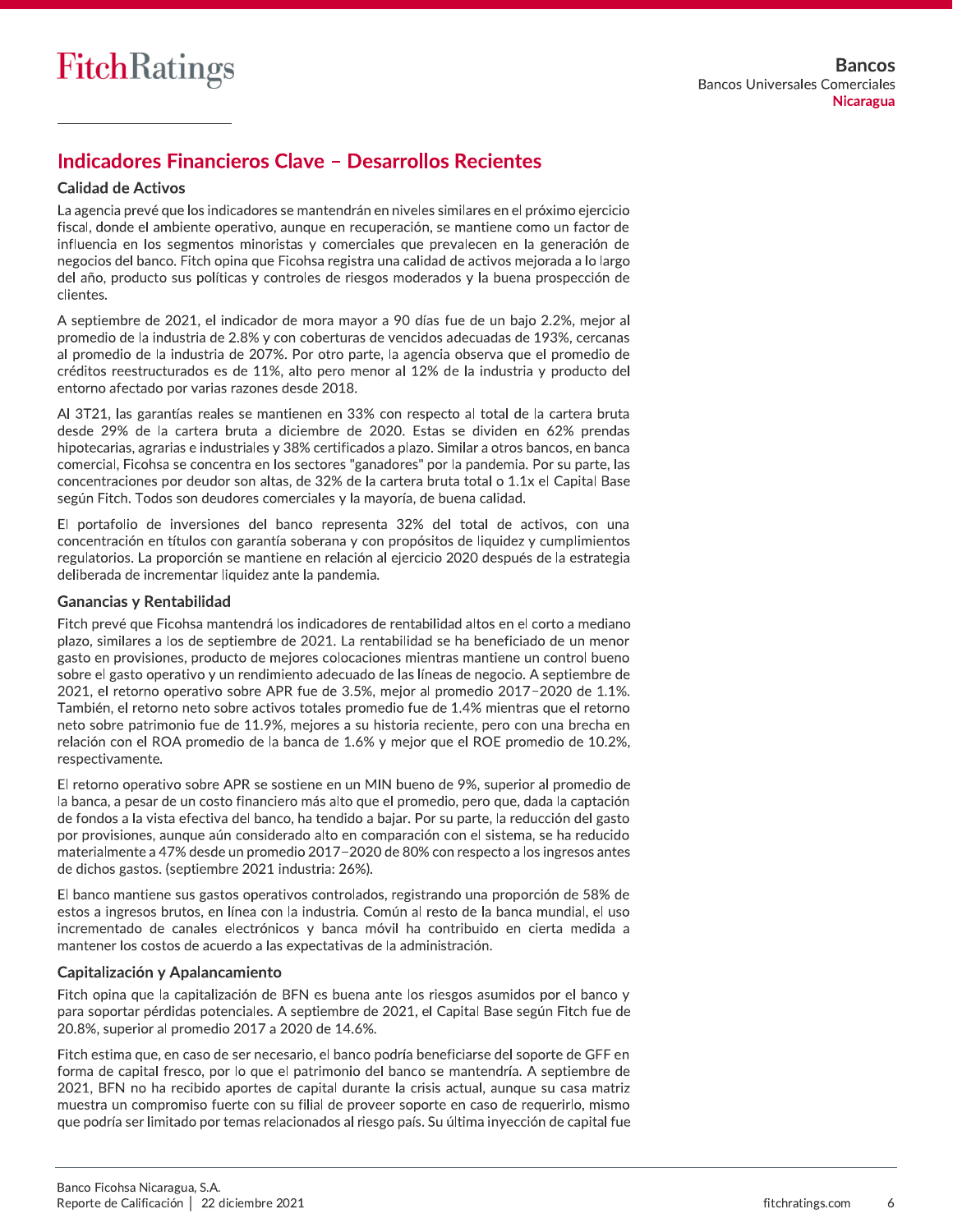

en febrero de 2017, cuando lo requirió para sostener su crecimiento. Prudentemente, el banco no ha pagado dividendos y no hay planes de pago de dividendos en el corto plazo.

#### Fondeo y Liquidez

Fitch cree que el banco seguirá sosteniendo su nivel de liquidez alto y su crecimiento de fondos efectivo. En este sentido, el indicador de préstamos brutos a depósitos de clientes totales muestra una evolución positiva. A septiembre de 2021, fue de 71%, mejor que el promedio 2017 a 2020 de 111.2%. Igualmente, la proporción de activos líquidos a activos totales es alta, de 56% y cubre 92% de los depósitos totales. El crecimiento de los depósitos se mantendría arriba de la media en 2022, aunque menor a su historia reciente dados sus niveles altos de liquidez.

La estrategia de captación mantiene su efectividad, basándose esta en una segmentación de clientes bien definida y captación vía precio, posible dado su MIN más alto que el de la industria. Por su parte, la agencia prevé que las concentraciones de los mayores depositantes sigan con su comportamiento positivo. Los 20 mayores depositantes constituyen un moderado 27.2% de los depósitos totales, la mayoría provenientes de empresas (40%) e instituciones gubernamentales (42%).

La estructura de fondeo del banco se complementa con fondeo mayorista, incluyendo deuda subordinada. Fitch opina que el número de facilidades crediticias es razonable y con suficiente disponibilidad en caso de necesitarse. A septiembre de 2021, los fondeadores son en su totalidad instituciones multilaterales y de desarrollo internacionales. La entidad ha dado seguimiento permanente al cumplimiento de los términos y condiciones exigidos.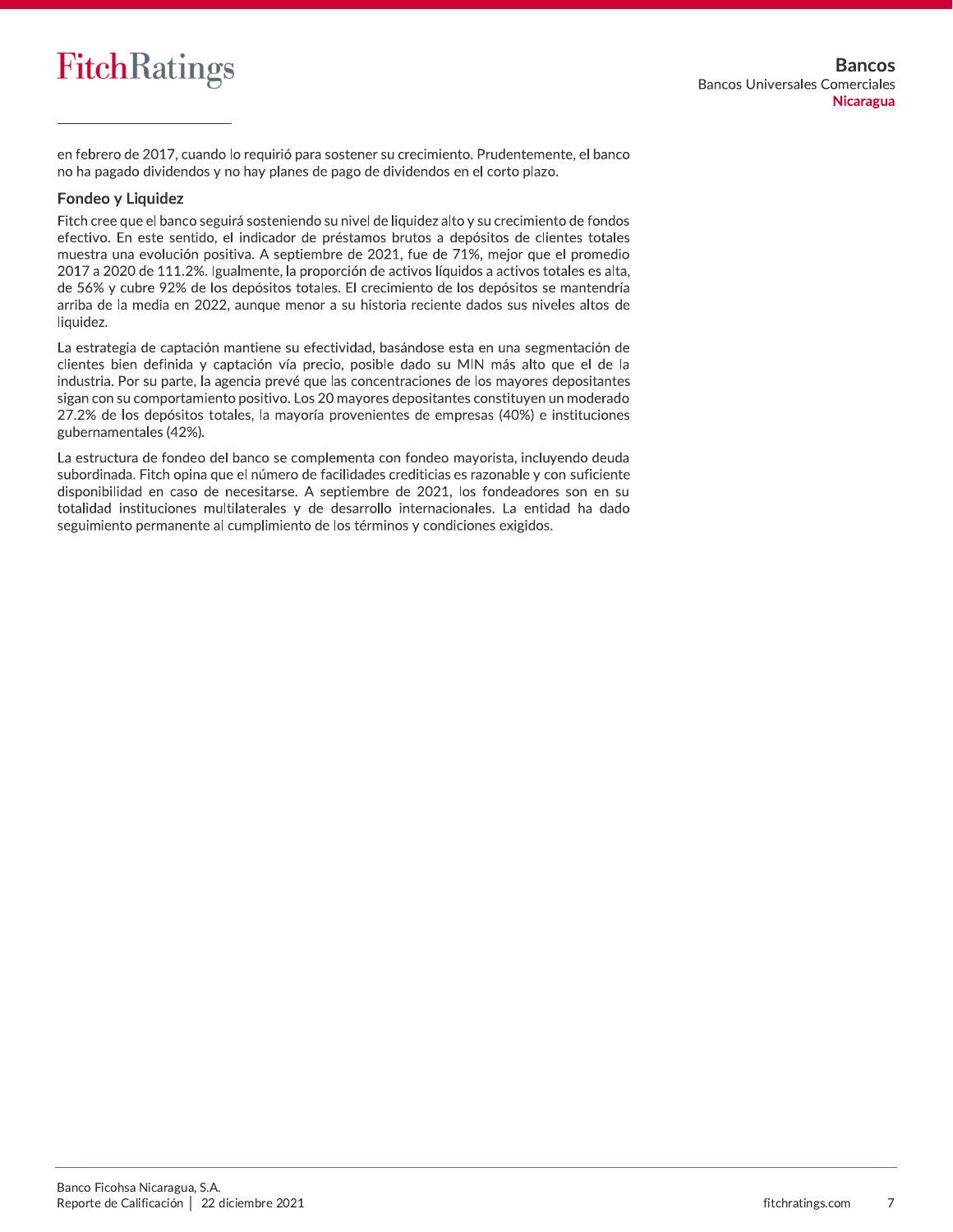## **Información Regulatoria**

NOMBRE EMISOR O ENTIDAD: Banco Ficohsa Nicaragua, S.A.

FECHA DEL COMITÉ: 15/diciembre/2021

NÚMERO DE SESIÓN: 021-2021

CALIFICACIÓN PREVIA (SI SE ENCUENTRA DISPONIBLE):

--Calificación nacional de largo plazo 'A(nic)', Perspectiva Negativa;

--Calificación nacional de corto plazo 'F1(nic)';

DETALLE DE EMISIONES: N.A.

Las calificaciones emitidas representan la opinión de la Sociedad Calificadora para el período y valores analizados y no constituye una recomendación para comprar, vender o mantener determinados instrumentos.